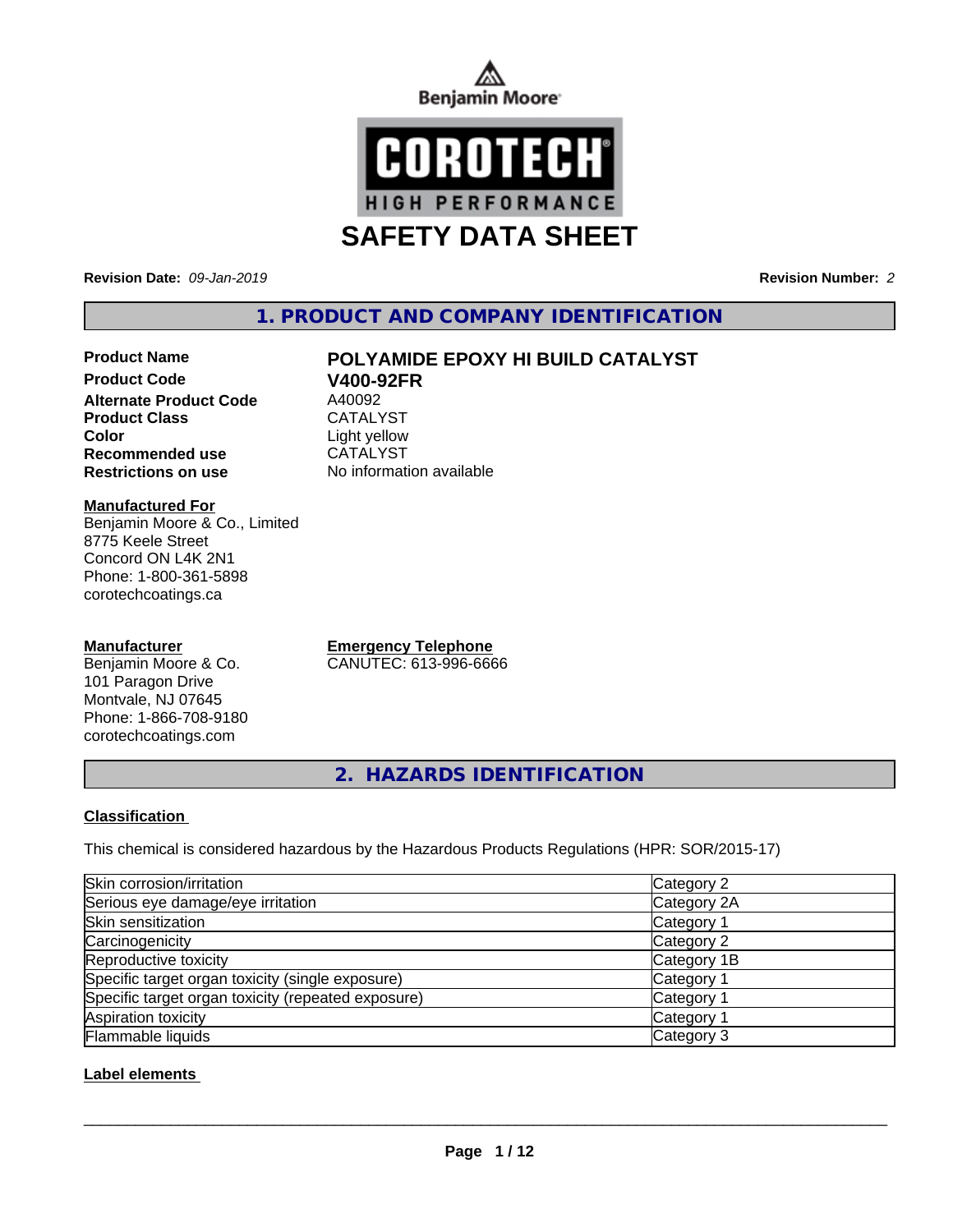# **Danger**

# **Hazard statements**

Causes skin irritation Causes serious eye irritation May cause an allergic skin reaction Suspected of causing cancer May damage fertility or the unborn child Causes damage to organs Causes damage to organs through prolonged or repeated exposure May be fatal if swallowed and enters airways Flammable liquid and vapor



**Appearance** liquid **Odor** solvent

#### **Precautionary Statements - Prevention**

Obtain special instructions before use Do not handle until all safety precautions have been read and understood Use personal protective equipment as required Wash face, hands and any exposed skin thoroughly after handling Contaminated work clothing should not be allowed out of the workplace Do not breathe dust/fume/gas/mist/vapors/spray Do not eat, drink or smoke when using this product Keep away from heat, hot surfaces, sparks, open flames and other ignition sources. No smoking Keep container tightly closed Ground/bond container and receiving equipment Use explosion-proof electrical/ventilating/lighting/equipment Use only non-sparking tools Take precautionary measures against static discharge Wear protective gloves/protective clothing/eye protection/face protection **Precautionary Statements - Response** IF exposed: Call a POISON CENTER or doctor/physician **Eyes**

IF IN EYES: Rinse cautiously with water for several minutes. Remove contact lenses, if present and easy to do. Continue rinsing

If eye irritation persists: Get medical advice/attention

**Skin**

If skin irritation or rash occurs: Get medical advice/attention

IF ON SKIN (or hair): Remove/Take off immediately all contaminated clothing. Rinse skin with water/shower Wash contaminated clothing before reuse

#### **Ingestion**

IF SWALLOWED: Immediately call a POISON CENTER or doctor/physician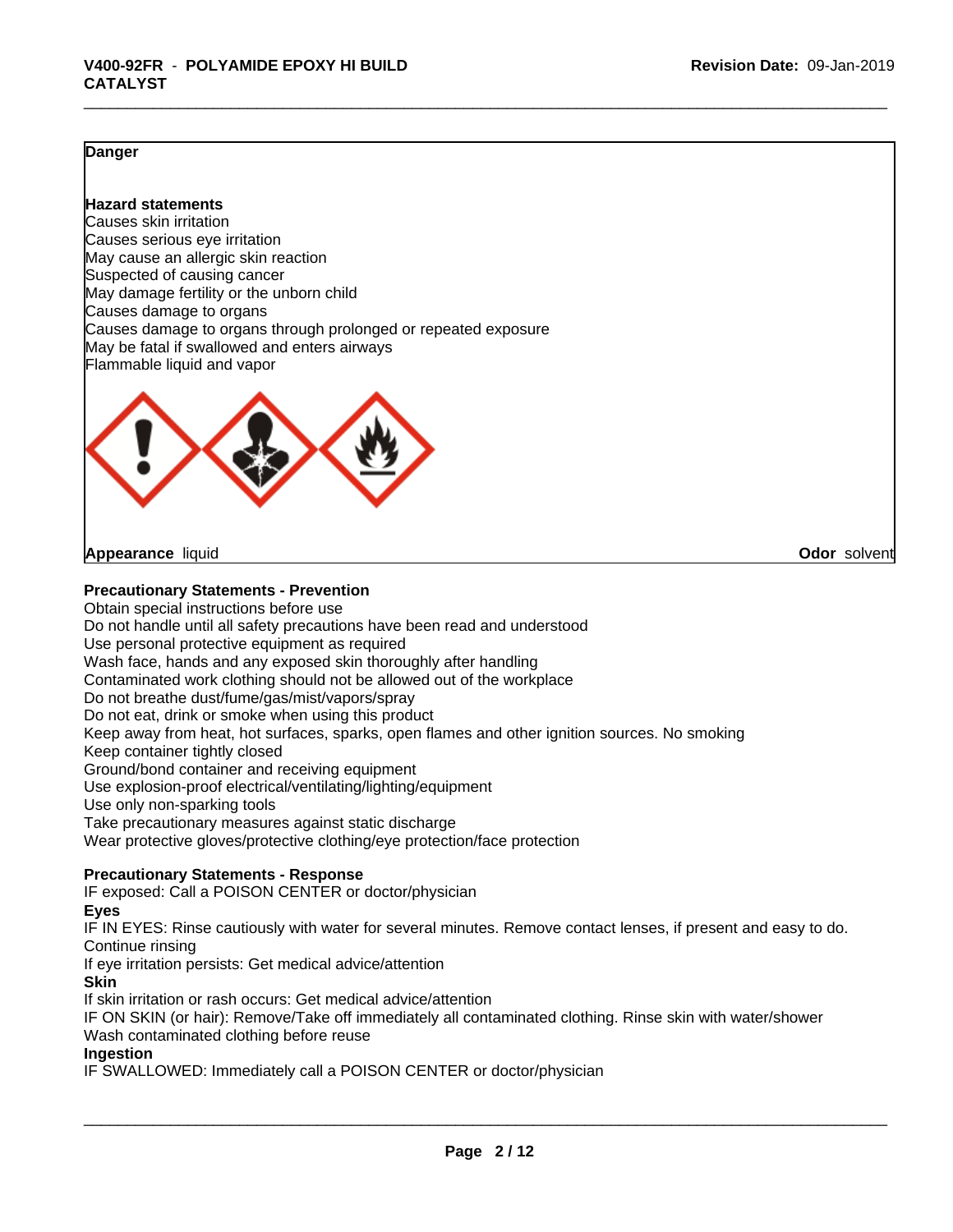# Do NOT induce vomiting **Fire** In case of fire: Use CO2, dry chemical, or foam for extinction

**Precautionary Statements - Storage** Store locked up Store in a well-ventilated place. Keep cool

# **Precautionary Statements - Disposal**

Dispose of contents/container to an approved waste disposal plant

## **Other information**

No information available

# **Other hazards**

 **IMPORTANT:** Designed to be mixed with other components. Mixture will have hazards of all components. Before opening packages, read all warning labels. Follow all precautions.

# **3. COMPOSITION INFORMATION ON COMPONENTS**

| <b>Chemical name</b>                             | <b>CAS No.</b> | Weight-%      |
|--------------------------------------------------|----------------|---------------|
| Copolymer, bisphenol A diglycidylether-bisphenol | 25036-25-3     | 40 - 70%      |
| Xvlene                                           | 1330-20-7      | 10 - 30%      |
| Kaolin                                           | 1332-58-7      | 7 - 13%       |
| Propylene glycol monomethyl ether                | 107-98-2       | - 5%          |
| Ethyl benzene                                    | $100 - 41 - 4$ | $-5%$         |
| Titanium dioxide                                 | 13463-67-7     | $0.1 - 0.25%$ |

# **4. FIRST AID MEASURES**

| <b>General Advice</b> | If symptoms persist, call a physician. Show this safety data<br>sheet to the doctor in attendance.                                                                                                                         |
|-----------------------|----------------------------------------------------------------------------------------------------------------------------------------------------------------------------------------------------------------------------|
| <b>Eye Contact</b>    | Immediately flush with plenty of water. After initial flushing,<br>remove any contact lenses and continue flushing for at<br>least 15 minutes. Keep eye wide open while rinsing. If<br>symptoms persist, call a physician. |
| <b>Skin Contact</b>   | Wash off immediately with soap and plenty of water<br>removing all contaminated clothes and shoes. If skin<br>irritation persists, call a physician.                                                                       |
| <b>Inhalation</b>     | Move to fresh air. If symptoms persist, call a physician.<br>If not breathing, give artificial respiration. Call a physician<br>immediately.                                                                               |
| Ingestion             | Clean mouth with water and afterwards drink plenty of<br>water. Do not induce vomiting without medical advice.<br>Never give anything by mouth to an unconscious person.<br>Consult a physician.                           |
|                       |                                                                                                                                                                                                                            |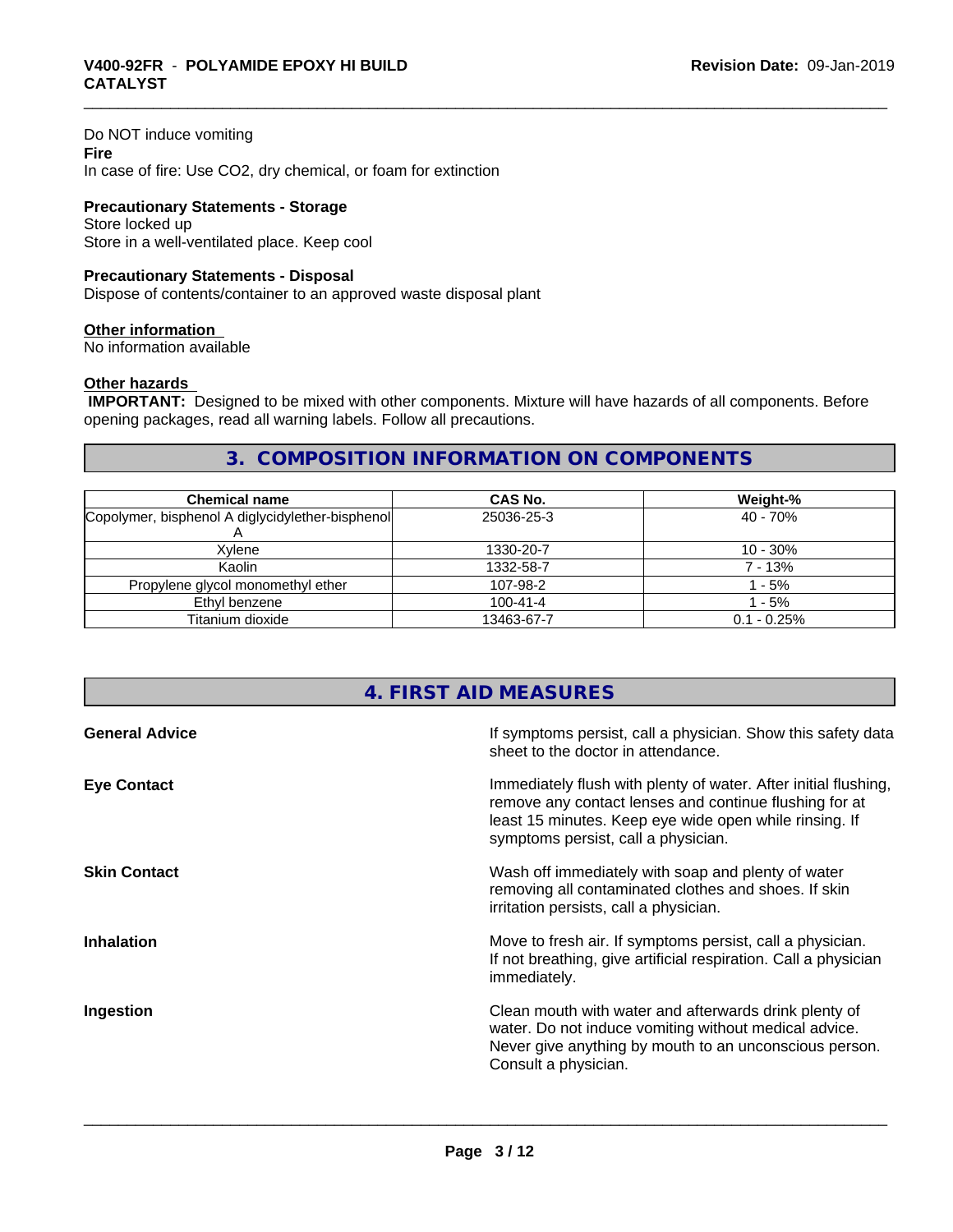| <b>Protection Of First-Aiders</b>                                                | Use personal protective equipment.                                                                                                                                                                                                                                                             |
|----------------------------------------------------------------------------------|------------------------------------------------------------------------------------------------------------------------------------------------------------------------------------------------------------------------------------------------------------------------------------------------|
| <b>Most Important Symptoms/Effects</b>                                           | No information available.                                                                                                                                                                                                                                                                      |
| <b>Notes To Physician</b>                                                        | Treat symptomatically.                                                                                                                                                                                                                                                                         |
|                                                                                  | 5. FIRE-FIGHTING MEASURES                                                                                                                                                                                                                                                                      |
| <b>Flammable Properties</b>                                                      | Vapors may travel considerable distance to a source of<br>ignition and flash back. Vapors may cause flash fire.                                                                                                                                                                                |
| <b>Suitable Extinguishing Media</b>                                              | Foam, dry powder or water. Use extinguishing measures<br>that are appropriate to local circumstances and the<br>surrounding environment.                                                                                                                                                       |
| <b>Protective Equipment And Precautions For</b><br><b>Firefighters</b>           | As in any fire, wear self-contained breathing apparatus<br>pressure-demand, MSHA/NIOSH (approved or equivalent)<br>and full protective gear.                                                                                                                                                   |
| <b>Hazardous combustion products</b>                                             | Burning may result in carbon dioxide, carbon monoxide<br>and other combustion products of varying composition<br>which may be toxic and/or irritating.                                                                                                                                         |
| <b>Specific Hazards Arising From The Chemical</b>                                | Flammable. Flash back possible over considerable<br>distance. Keep product and empty container away from<br>heat and sources of ignition. Closed containers may<br>rupture if exposed to fire or extreme heat. Thermal<br>decomposition can lead to release of irritating gases and<br>vapors. |
| <b>Sensitivity To Mechanical Impact</b>                                          | No                                                                                                                                                                                                                                                                                             |
| <b>Sensitivity To Static Discharge</b>                                           | Yes                                                                                                                                                                                                                                                                                            |
| <b>Flash Point Data</b><br>Flash Point (°F)<br>Flash Point (°C)<br><b>Method</b> | 80.0<br>26.7<br><b>PMCC</b>                                                                                                                                                                                                                                                                    |
| <b>Flammability Limits In Air</b>                                                |                                                                                                                                                                                                                                                                                                |
| Lower flammability limit:<br><b>Upper flammability limit:</b>                    | Not available<br>Not available                                                                                                                                                                                                                                                                 |
| Health: 2<br>Flammability: 3<br><b>NFPA</b>                                      | Instability: 0<br><b>Special: Not Applicable</b>                                                                                                                                                                                                                                               |
| <b>NFPA Legend</b><br>0 - Not Hazardous<br>1 - Slightly                          |                                                                                                                                                                                                                                                                                                |

- 
- 2 Moderate
- 3 High
- 4 Severe

*The ratings assigned are only suggested ratings, the contractor/employer has ultimate responsibilities for NFPA ratings where this system is used.*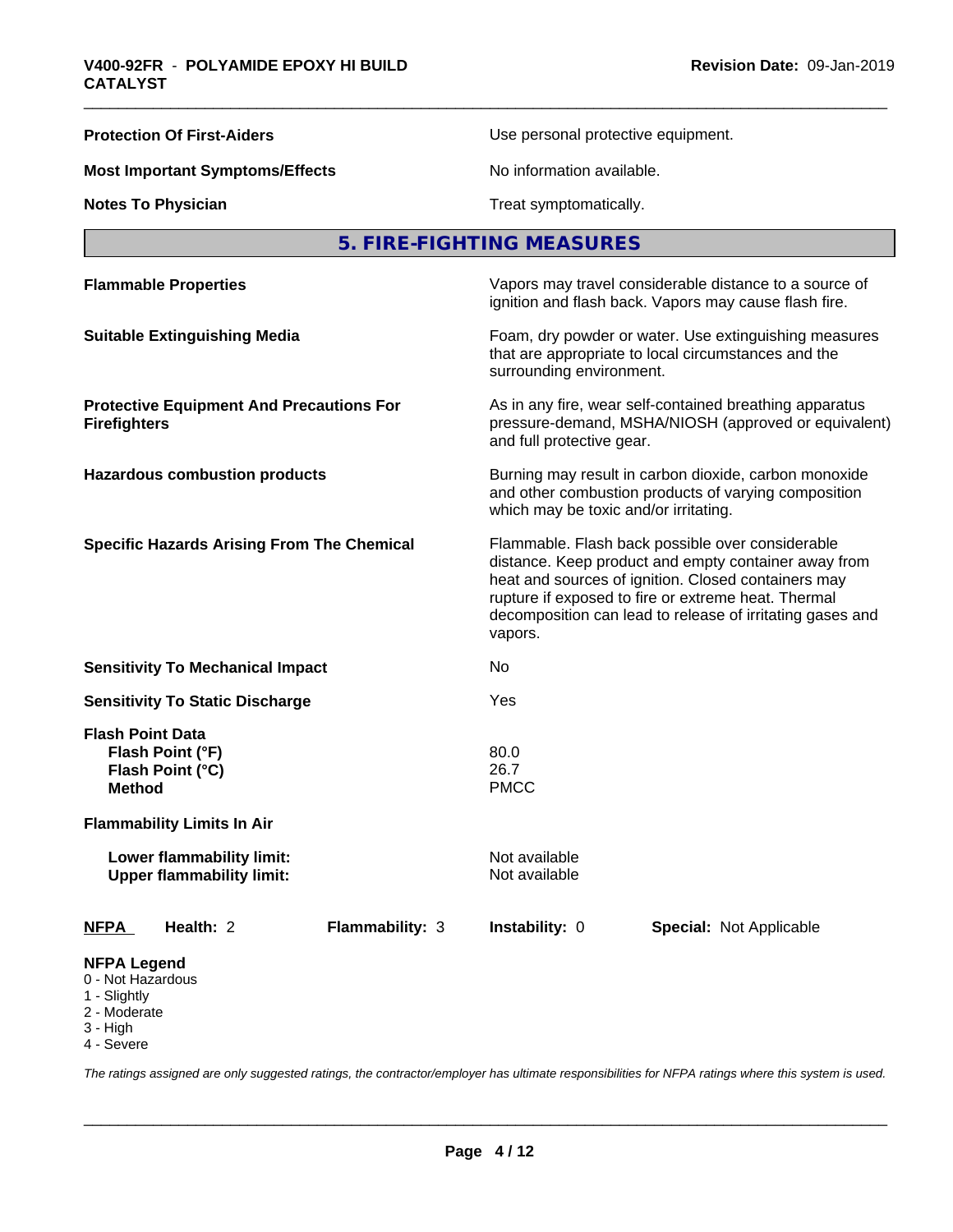*Additional information regarding the NFPA rating system is available from the National Fire Protection Agency (NFPA) at www.nfpa.org.*

# **6. ACCIDENTAL RELEASE MEASURES**

| Remove all sources of ignition. Take precautions to<br>prevent flashback. Ground and bond all containers and<br>handling equipment. Take precautionary measures against<br>static discharges. Ensure adequate ventilation. Avoid<br>contact with skin, eyes and clothing. Use personal<br>protective equipment.  |
|------------------------------------------------------------------------------------------------------------------------------------------------------------------------------------------------------------------------------------------------------------------------------------------------------------------|
| Prevent further leakage or spillage if safe to do so. Do not<br>allow material to contaminate ground water system.<br>Prevent product from entering drains. Do not flush into<br>surface water or sanitary sewer system. Local authorities<br>should be advised if significant spillages cannot be<br>contained. |
| See Section 12 for additional Ecological Information.                                                                                                                                                                                                                                                            |
| Dam up. Soak up with inert absorbent material. Use a<br>non-sparking or explosion proof means to transfer material<br>to a sealed, appropriate container for disposal. Clean<br>contaminated surface thoroughly.                                                                                                 |
|                                                                                                                                                                                                                                                                                                                  |

**7. HANDLING AND STORAGE**

| <b>Handling</b>               | Avoid contact with skin, eyes and clothing. Wear personal<br>protective equipment. Do not breathe vapors or spray mist.<br>Use only in ventilated areas. Prevent vapor build-up by<br>providing adequate ventilation during and after use.                                                                                                                                                                                                           |
|-------------------------------|------------------------------------------------------------------------------------------------------------------------------------------------------------------------------------------------------------------------------------------------------------------------------------------------------------------------------------------------------------------------------------------------------------------------------------------------------|
|                               | Take precautionary measures against static discharges.<br>To avoid ignition of vapors by static electricity discharge,<br>all metal parts of the equipment must be grounded. Keep<br>away from heat, sparks and flame. Do not smoke.<br>Extinguish all flames and pilot lights, and turn off stoves,<br>heaters, electric motors and other sources of ignition<br>during use and until all vapors are gone. Ignition and/or<br>flash back may occur. |
| <b>Storage</b>                | Keep containers tightly closed in a dry, cool and<br>well-ventilated place. Keep away from heat. Keep away<br>from open flames, hot surfaces and sources of ignition.<br>Keep in properly labeled containers. Keep out of the reach<br>of children.                                                                                                                                                                                                  |
| <b>Incompatible Materials</b> | Incompatible with strong acids and bases and strong<br>oxidizing agents.                                                                                                                                                                                                                                                                                                                                                                             |

# **8. EXPOSURE CONTROLS/PERSONAL PROTECTION**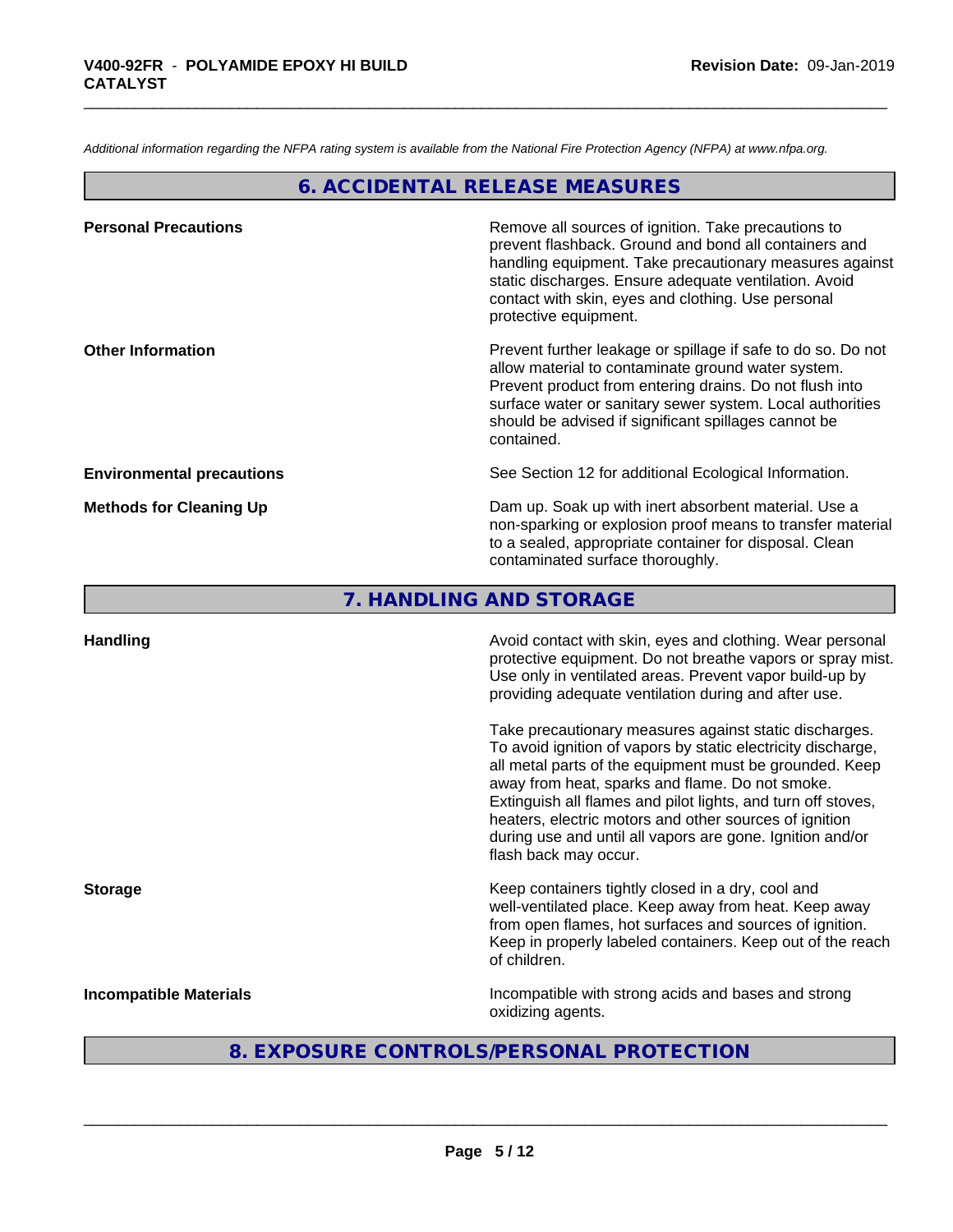## **Exposure Limits**

| <b>Chemical name</b>        | <b>ACGIH TLV</b>         | <b>Alberta</b>                 | <b>British Columbia</b>  | <b>Ontario</b>           | Quebec                         |
|-----------------------------|--------------------------|--------------------------------|--------------------------|--------------------------|--------------------------------|
| Xylene                      | 100 ppm - TWA            | 100 ppm - TWA                  | $100$ ppm $-$ TWA        | 100 ppm - TWA            | 100 ppm - TWAEV                |
|                             | 150 ppm - STEL           | 434 mg/m $3$ - TWA             | 150 ppm - STEL           | 150 ppm - STEL           | 434 mg/m <sup>3</sup> - TWAEV  |
|                             |                          | 150 ppm - STEL                 |                          |                          | 150 ppm - STEV                 |
|                             |                          | 651 mg/m <sup>3</sup> - STEL   |                          |                          | $651$ mg/m <sup>3</sup> - STEV |
| Kaolin                      | $2 \text{ mg/m}^3$ - TWA | $2 \text{ mg/m}^3$ - TWA       | $2 \text{ mg/m}^3$ - TWA | $2 \text{ mg/m}^3$ - TWA | 5 mg/m <sup>3</sup> - TWAEV    |
| Propylene glycol monomethyl | 50 ppm - TWA             | 100 ppm - TWA                  | 50 ppm - TWA             | 50 ppm - TWA             | 100 ppm - TWAEV                |
| ether                       | 100 ppm - STEL           | 369 mg/m <sup>3</sup> - TWA    | 75 ppm - STEL            | 100 ppm - STEL           | 369 mg/m <sup>3</sup> - TWAEV  |
|                             |                          | 150 ppm - STEL                 |                          |                          | 150 ppm - STEV                 |
|                             |                          | $553$ mg/m <sup>3</sup> - STEL |                          |                          | $553 \text{ mg/m}^3$ - STEV    |
| Ethyl benzene               | 20 ppm - TWA             | $100$ ppm $-$ TWA              | 20 ppm - TWA             | 20 ppm - TWA             | 100 ppm - TWAEV                |
|                             |                          | 434 mg/m $3$ - TWA             |                          |                          | 434 mg/m $3$ - TWAEV           |
|                             |                          | 125 ppm - STEL                 |                          |                          | 125 ppm - STEV                 |
|                             |                          | $543$ mg/m <sup>3</sup> - STEL |                          |                          | $543$ mg/m <sup>3</sup> - STEV |
| Titanium dioxide            | 10 mg/m $3$ - TWA        | 10 mg/m $3 - TWA$              | 10 mg/m $3$ - TWA        | 10 mg/m $3$ - TWA        | 10 mg/m $3$ - TWAEV            |
|                             |                          |                                | $3 \text{ mg/m}^3$ - TWA |                          |                                |

#### **Legend**

ACGIH - American Conference of Governmental Industrial Hygienists Alberta - Alberta Occupational Exposure Limits

British Columbia - British Columbia Occupational Exposure Limits

Ontario - Ontario Occupational Exposure Limits

Quebec - Quebec Occupational Exposure Limits

N/E - Not established

# **Personal Protective Equipment**<br> **Eve/Face Protection**

**Engineering Measures Ensure** Ensure adequate ventilation, especially in confined areas.

Safety glasses with side-shields. If splashes are likely to occur, wear: Tightly fitting safety goggles **Skin Protection Protection Protective gloves and impervious clothing. Respiratory Protection Network 1** and the Use only with adequate ventilation. In operations where exposure limits are exceeded, use a NIOSH approved respirator that has been selected by a technically qualified person for the specific work conditions. When spraying the product or applying in confined areas, wear a NIOSH approved respirator specified for paint spray or organic vapors.

**Hygiene Measures Avoid contact with skin, eyes and clothing. Remove and Avoid contact with skin, eyes and clothing. Remove and Avoid contact with skin, eyes and clothing. Remove and** wash contaminated clothing before re-use. Wash thoroughly after handling.

# **9. PHYSICAL AND CHEMICAL PROPERTIES**

**Appearance** liquid **Odor** solvent **Density (Ibs/gal)** 9.65 - 9.75<br> **Specific Gravity** 1.15 - 1.17 **Specific Gravity** 

**Odor Threshold No information available** No information available **pH** No information available **Viscosity (cps)** No information available **Solubility(ies)** No information available **Water solubility** No information available **Evaporation Rate No information available No information available**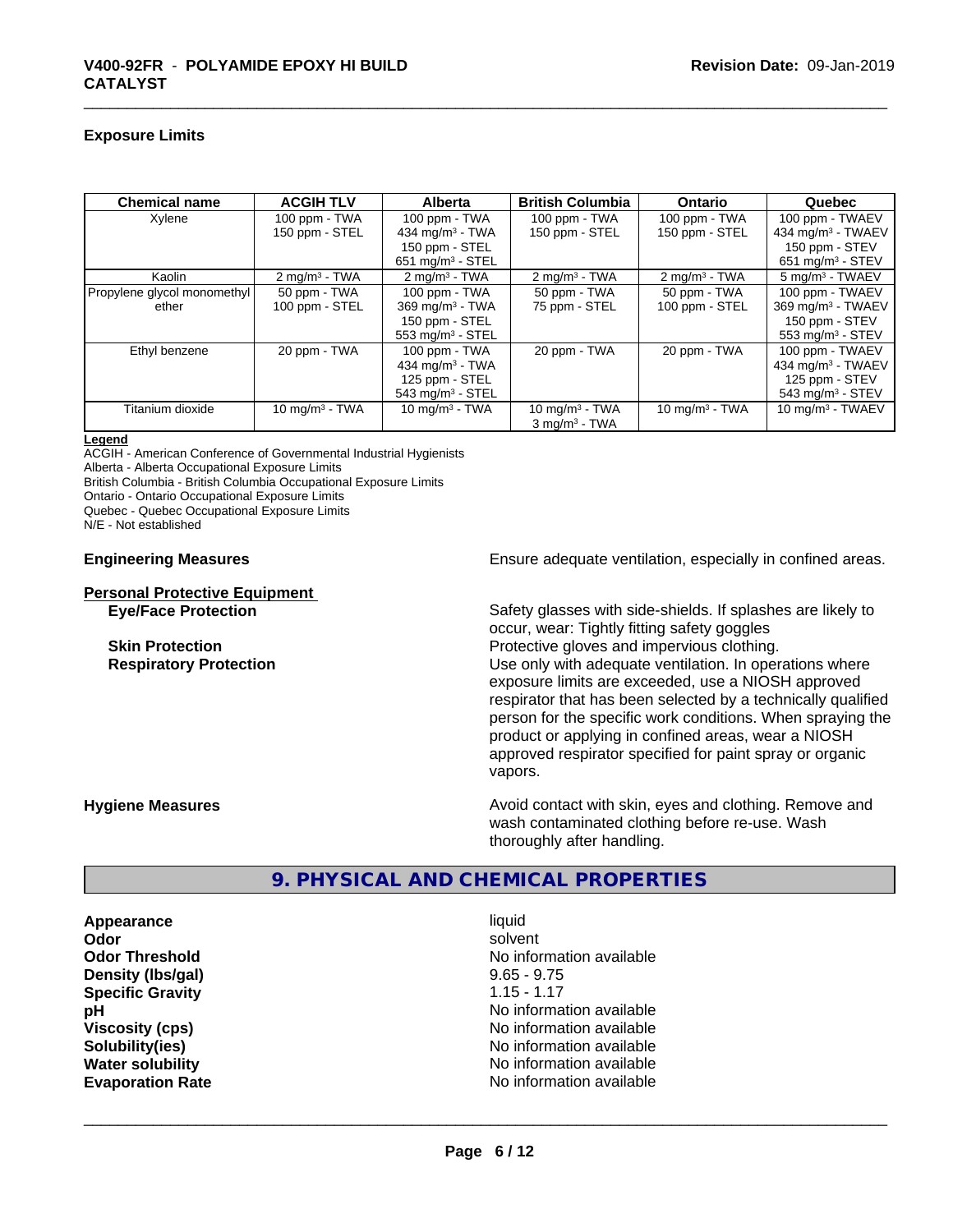**Vapor pressure @20 °C (kPa)** No information available<br> **Vapor density** No information available **Wt. % Solids** 75 - 85 **Vol. % Solids Wt. % Volatiles** 15 - 25 **Vol. % Volatiles** 25 - 35 **VOC Regulatory Limit (g/L)** < 340 **Boiling Point (°F)** 241 **Boiling Point (°C) Freezing Point (°F)** No information available **Freezing Point (°C)** No information available **Flash Point (°F)** 80.0 **Flash Point (°C)** 26.7 **Method** PMCC **Flammability (solid, gas)** Not applicable **Upper flammability limit:**<br> **Lower flammability limit:** Not applicable Not applicable **Lower flammability limit:**<br> **Autoignition Temperature (°F)** Not applicable havailable **Autoignition Temperature (°F) Autoignition Temperature (°C)**<br> **Decomposition Temperature (°F)** No information available **Decomposition Temperature (°F) Decomposition Temperature (°C)** No information available **Partition coefficient Contract Community No information available** 

**Revision Date:** 09-Jan-2019

**No information available**<br>75 - 85

# **10. STABILITY AND REACTIVITY**

| <b>Reactivity</b>                       | Not Applicable                                                                                                            |
|-----------------------------------------|---------------------------------------------------------------------------------------------------------------------------|
| <b>Chemical Stability</b>               | Stable under normal conditions. Hazardous polymerisation<br>does not occur.                                               |
| <b>Conditions to avoid</b>              | Keep away from open flames, hot surfaces, static<br>electricity and sources of ignition. Sparks. Elevated<br>temperature. |
| <b>Incompatible Materials</b>           | Incompatible with strong acids and bases and strong<br>oxidizing agents.                                                  |
| <b>Hazardous Decomposition Products</b> | Thermal decomposition can lead to release of irritating<br>gases and vapors.                                              |
| Possibility of hazardous reactions      | None under normal conditions of use.                                                                                      |

# **11. TOXICOLOGICAL INFORMATION**

## **Product Information Information on likely routes of exposure**

**Acute Toxicity<br>Product Information** 

**Principal Routes of Exposure Exposure** Eye contact, skin contact and inhalation.

 $\overline{\phantom{a}}$  ,  $\overline{\phantom{a}}$  ,  $\overline{\phantom{a}}$  ,  $\overline{\phantom{a}}$  ,  $\overline{\phantom{a}}$  ,  $\overline{\phantom{a}}$  ,  $\overline{\phantom{a}}$  ,  $\overline{\phantom{a}}$  ,  $\overline{\phantom{a}}$  ,  $\overline{\phantom{a}}$  ,  $\overline{\phantom{a}}$  ,  $\overline{\phantom{a}}$  ,  $\overline{\phantom{a}}$  ,  $\overline{\phantom{a}}$  ,  $\overline{\phantom{a}}$  ,  $\overline{\phantom{a}}$ 

**Repeated or prolonged exposure to organic solvents may** lead to permanent brain and nervous system damage.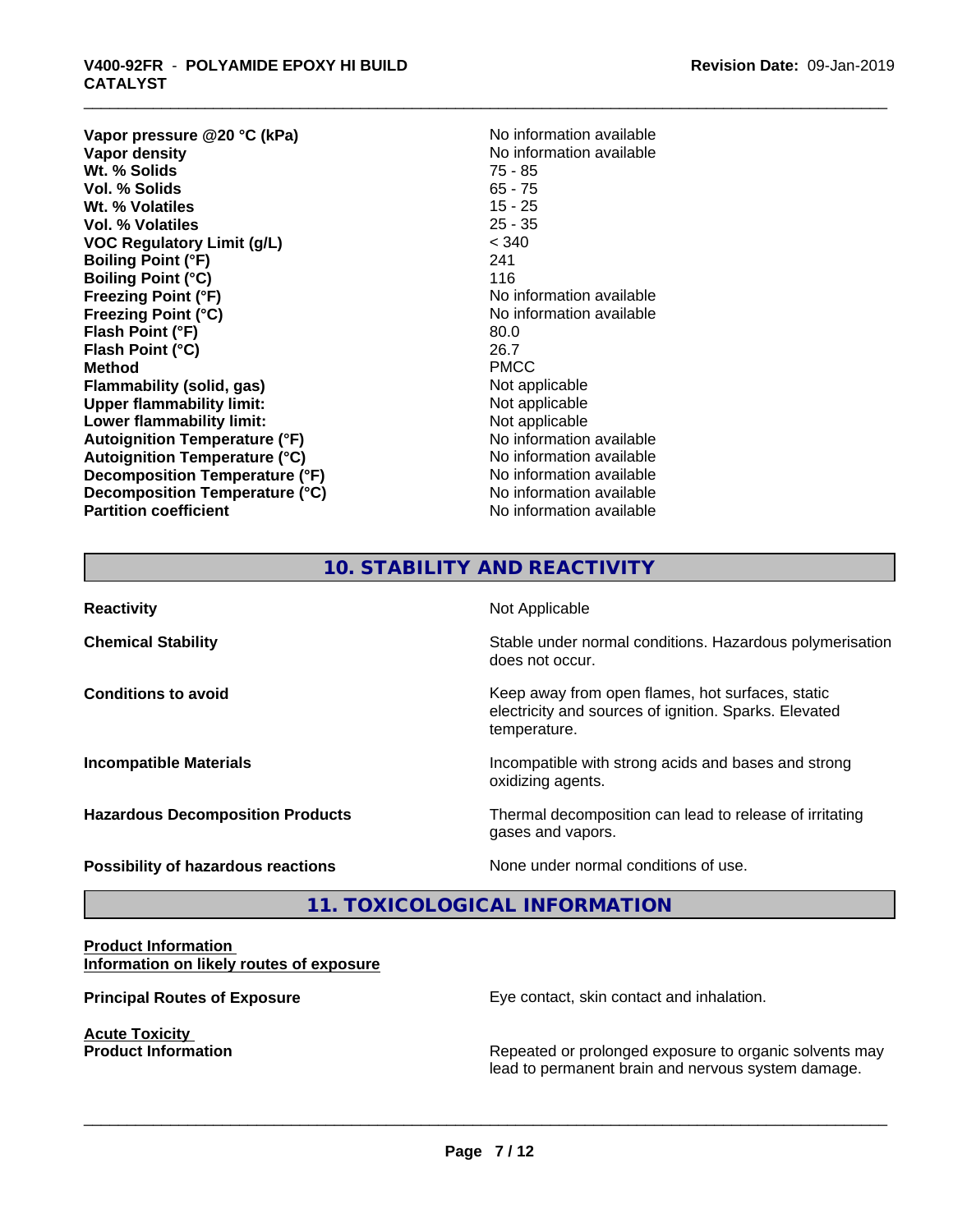Intentional misuse by deliberately concentrating and inhaling vapors may be harmful or fatal.

# **Symptoms related to the physical,chemical and toxicological characteristics**

| <b>Symptoms</b>                 | No information available                                                                                         |
|---------------------------------|------------------------------------------------------------------------------------------------------------------|
|                                 | Delayed and immediate effects as well as chronic effects from short and long-term exposure                       |
| Eye contact                     | Contact with eyes may cause irritation.                                                                          |
| <b>Skin contact</b>             | May cause skin irritation and/or dermatitis. Prolonged skin                                                      |
| <b>Inhalation</b>               | contact may defat the skin and produce dermatitis.<br>Harmful by inhalation. High vapor / aerosol concentrations |
|                                 | are irritating to the eyes, nose, throat and lungs and may                                                       |
|                                 | cause headaches, dizziness, drowsiness,                                                                          |
|                                 | unconsciousness, and other central nervous system                                                                |
|                                 | effects.                                                                                                         |
| Ingestion                       | Harmful if swallowed. Ingestion may cause irritation to                                                          |
|                                 | mucous membranes. Small amounts of this product                                                                  |
|                                 | aspirated into the respiratory system during ingestion or                                                        |
|                                 | vomiting may cause mild to severe pulmonary injury,                                                              |
|                                 | possibly progressing to death.                                                                                   |
| <b>Sensitization</b>            | No information available.                                                                                        |
| <b>Neurological Effects</b>     | No information available.                                                                                        |
| <b>Mutagenic Effects</b>        | No information available.                                                                                        |
| <b>Reproductive Effects</b>     | May damage fertility or the unborn child.                                                                        |
| <b>Developmental Effects</b>    | No information available.                                                                                        |
| <b>Target organ effects</b>     | No information available.                                                                                        |
| <b>STOT - single exposure</b>   | May cause disorder and damage to the. Respiratory                                                                |
|                                 | system.                                                                                                          |
| <b>STOT - repeated exposure</b> | Causes damage to organs through prolonged or repeated                                                            |
|                                 | exposure.                                                                                                        |
| Other adverse effects           | No information available.                                                                                        |
| <b>Aspiration Hazard</b>        | May be harmful if swallowed and enters airways. Small                                                            |
|                                 | amounts of this product aspirated into the respiratory                                                           |
|                                 | system during ingestion or vomiting may cause mild to                                                            |
|                                 | severe pulmonary injury, possibly progressing to death.                                                          |

# **Numerical measures of toxicity**

**The following values are calculated based on chapter 3.1 of the GHS document**

| ATEmix (oral)                        | 17352 mg/kg |
|--------------------------------------|-------------|
| <b>ATEmix (dermal)</b>               | 7671 mg/ka  |
| <b>ATEmix (inhalation-dust/mist)</b> | 10.8 ma/L   |
| ATEmix (inhalation-vapor)            | 835.4 ma/L  |

# **Component Information**

| Chemical name                     | Oral LD50            | Dermal LD50             | Inhalation LC50          |
|-----------------------------------|----------------------|-------------------------|--------------------------|
|                                   |                      |                         |                          |
| Xvlene                            | $=$ 3500 mg/kg (Rat) | $>$ 4350 mg/kg (Rabbit) | $= 29.08$ mg/L (Rat) 4 h |
| 1330-20-7                         |                      |                         |                          |
| Propylene glycol monomethyl ether | $=$ 5000 mg/kg (Rat) | $= 13$ g/kg (Rabbit)    | > 7559 ppm (Rat) 6 h     |
| 107-98-2                          |                      |                         |                          |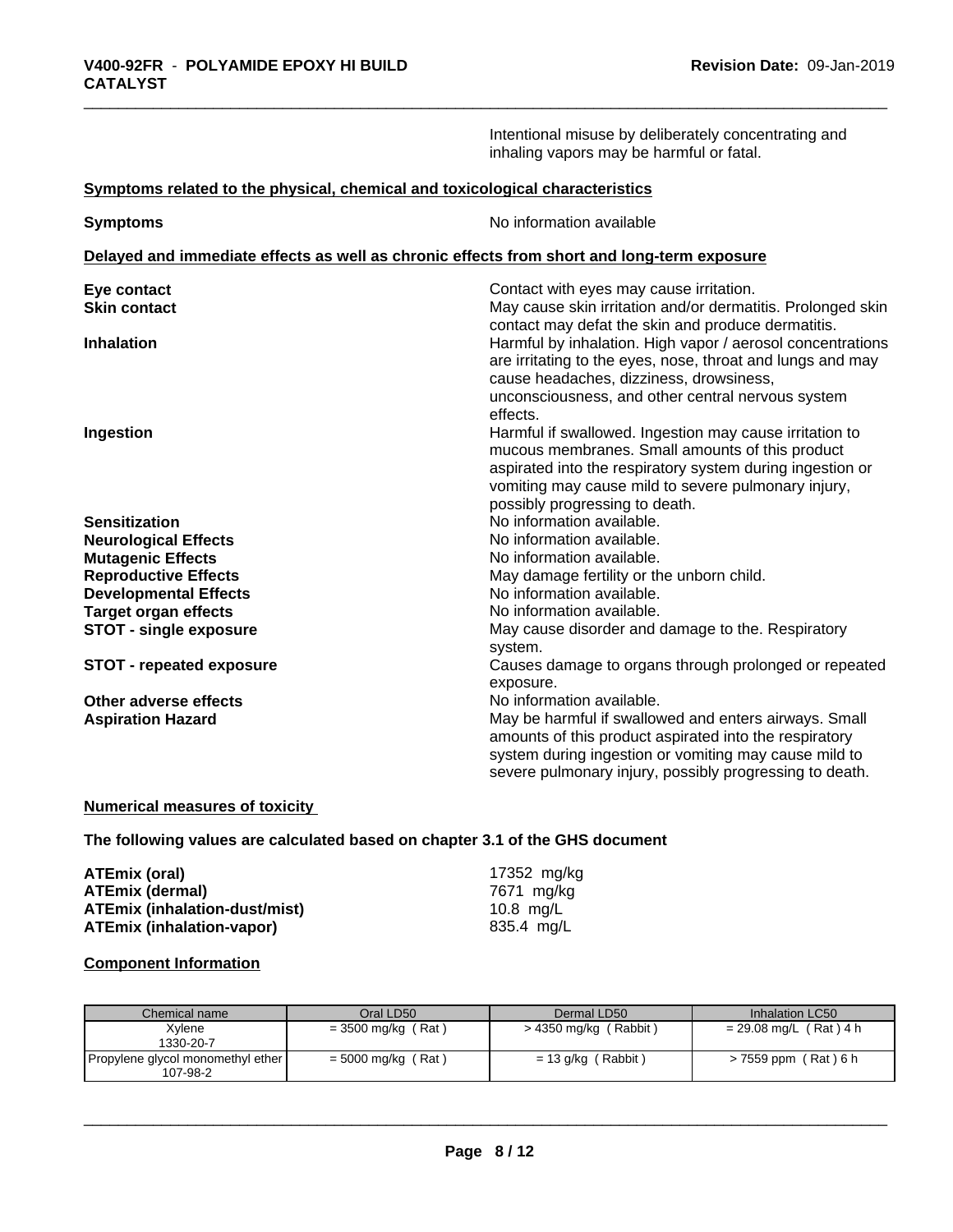| Ethyl benzene<br>100-41-4      | (Rat)<br>$=$ 3500 mg/kg $\ell$ | $= 15400$ mg/kg (Rabbit) | $= 17.2$ mg/L (Rat) 4 h |
|--------------------------------|--------------------------------|--------------------------|-------------------------|
| Titanium dioxide<br>13463-67-7 | (Rat<br>10000 mg/kg            |                          |                         |

# **Carcinogenicity**

*The information below indicateswhether each agency has listed any ingredient as a carcinogen:.*

| <b>Chemical name</b> | <b>IARC</b>                    | <b>NTP</b> |
|----------------------|--------------------------------|------------|
|                      | 2B - Possible Human Carcinogen |            |
| Ethvl benzene        |                                |            |
|                      | 2B - Possible Human Carcinogen |            |
| Titanium dioxide     |                                |            |

• Although IARC has classified titanium dioxide as possibly carcinogenic to humans (2B), their summary concludes: "No significant exposure to titanium dioxide is thought to occur during the use of products in which titanium dioxide is bound to other materials, such as paint."

#### **Legend**

IARC - International Agency for Research on Cancer NTP - National Toxicity Program OSHA - Occupational Safety & Health Administration

**12. ECOLOGICAL INFORMATION**

# **Ecotoxicity Effects**

The environmental impact of this product has not been fully investigated.

# **Product Information**

## **Acute Toxicity to Fish**

No information available

# **Acute Toxicity to Aquatic Invertebrates**

No information available

## **Acute Toxicity to Aquatic Plants**

No information available

## **Persistence / Degradability**

No information available.

## **Bioaccumulation**

No information available.

#### **Mobility in Environmental Media**

No information available.

#### **Ozone**

No information available

# **Component Information**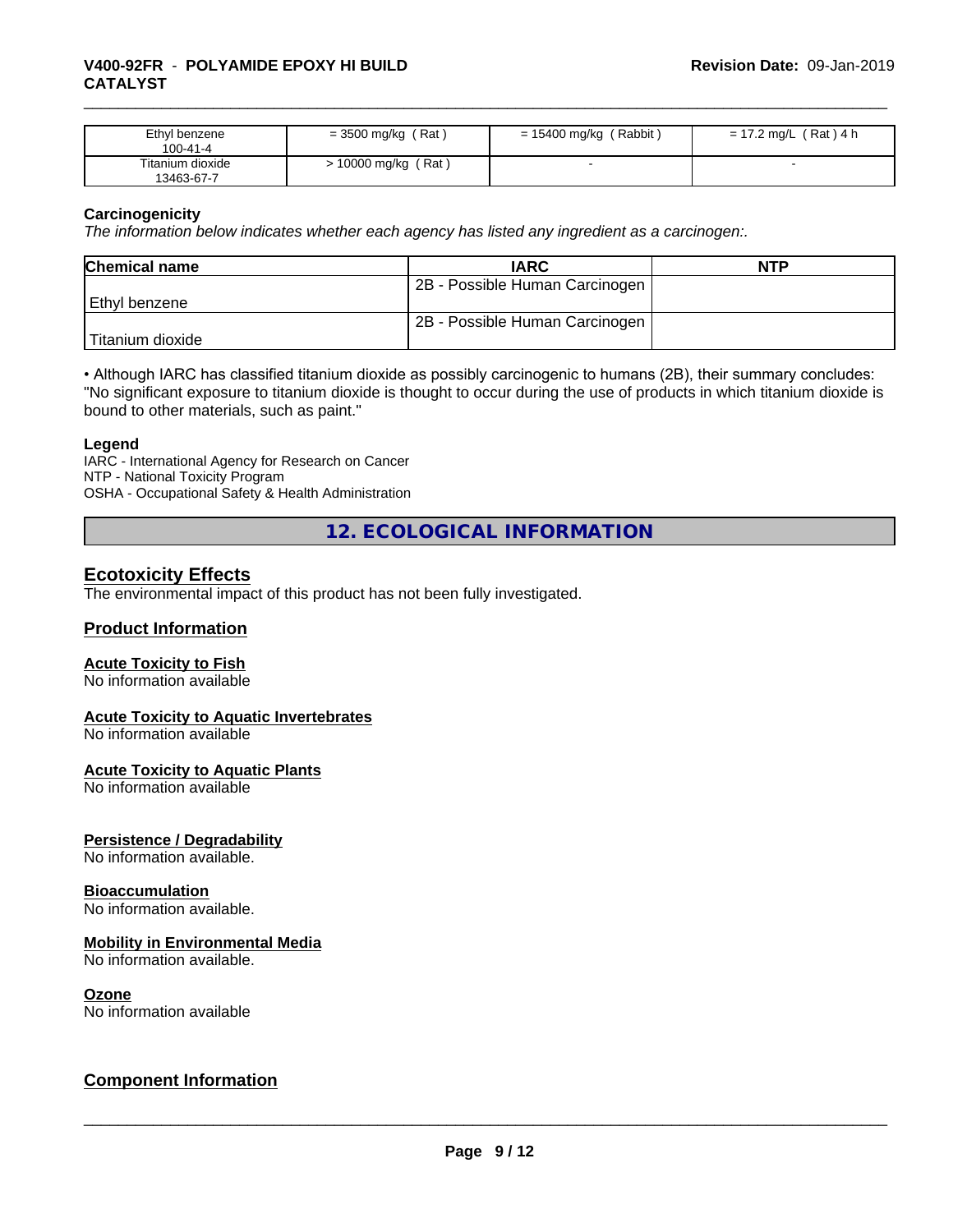# **Acute Toxicity to Fish**

Xylene LC50: 13.5 mg/L (Rainbow Trout - 96 hr.) Ethyl benzene LC50: 12.1 mg/L (Fathead Minnow - 96 hr.) Titanium dioxide  $LC50:$  > 1000 mg/L (Fathead Minnow - 96 hr.)

#### **Acute Toxicity to Aquatic Invertebrates**

Ethyl benzene EC50: 1.8 mg/L (Daphnia magna - 48 hr.)

#### **Acute Toxicity to Aquatic Plants**

Ethyl benzene

EC50: 4.6 mg/L (Green algae (Scenedesmus subspicatus), 72 hrs.)

# **13. DISPOSAL CONSIDERATIONS**

**Waste Disposal Method Dispose of in accordance with federal, state, provincial,** and local regulations. Local requirements may vary, consult your sanitation department or state-designated environmental protection agency for more disposal options.

**Empty Container Warning <b>Emptied** Containers may retain product residue. Follow label warnings even after container is emptied. Residual vapors may explode on ignition.

**14. TRANSPORT INFORMATION**

**TDG Proper Shipping Name PAINT Hazard class** 3 **Packing Group Community Community Community Community Community Community Community Community Community Community** 

**UN-No.** UN1263 **Description** UN1263, PAINT, 3, III

 $\overline{\phantom{a}}$  ,  $\overline{\phantom{a}}$  ,  $\overline{\phantom{a}}$  ,  $\overline{\phantom{a}}$  ,  $\overline{\phantom{a}}$  ,  $\overline{\phantom{a}}$  ,  $\overline{\phantom{a}}$  ,  $\overline{\phantom{a}}$  ,  $\overline{\phantom{a}}$  ,  $\overline{\phantom{a}}$  ,  $\overline{\phantom{a}}$  ,  $\overline{\phantom{a}}$  ,  $\overline{\phantom{a}}$  ,  $\overline{\phantom{a}}$  ,  $\overline{\phantom{a}}$  ,  $\overline{\phantom{a}}$ 

### **ICAO / IATA** Contact the preparer for further information.

**IMDG / IMO IMO Contact the preparer for further information.** 

# **15. REGULATORY INFORMATION**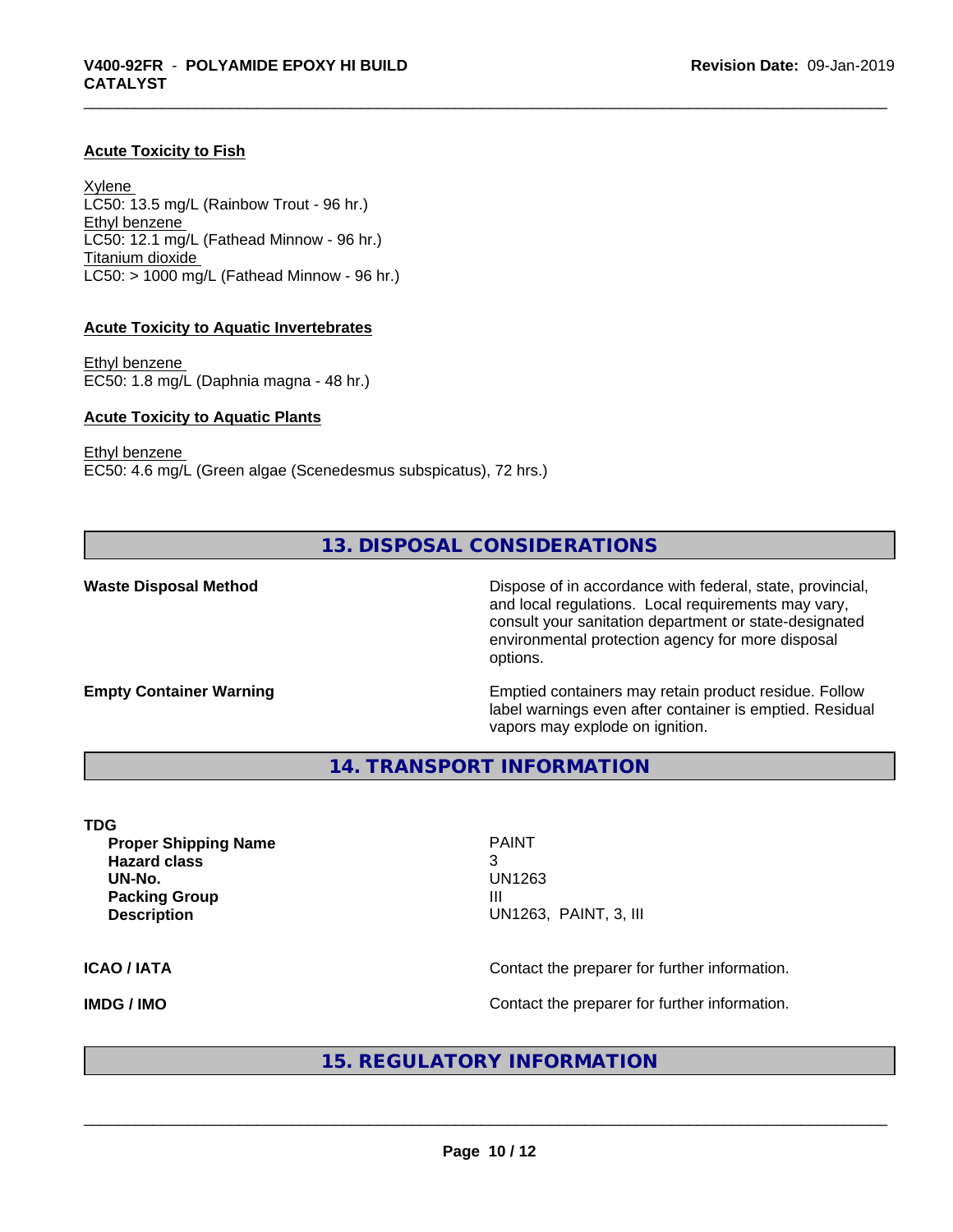# **International Inventories**

| <b>TSCA: United States</b> | Yes - All components are listed or exempt. |
|----------------------------|--------------------------------------------|
| <b>DSL: Canada</b>         | Yes - All components are listed or exempt. |

# **National Pollutant Release Inventory (NPRI)**

#### **NPRI Parts 1- 4**

This product contains the following Parts 1-4 NPRI chemicals:

| <b>Chemical name</b> | CAS No.   | Weight-% | <b>NPRI Parts 1-4</b> |  |
|----------------------|-----------|----------|-----------------------|--|
| Xylene               | 1330-20-7 | 10 - 30% | Listed                |  |
| Ethyl benzene        | 100-41-4  | - 5%     | ∟isted                |  |

#### **NPRI Part 5**

This product contains the following NPRI Part 5 Chemicals:

| <b>Chemical name</b> | <b>CAS No.</b> | Weight-%   | <b>NPRI Part 5</b> |  |
|----------------------|----------------|------------|--------------------|--|
| Xylene               | 1330-20-7      | 30%<br>1 ጦ | _isted             |  |

## **WHMIS Regulatory Status**

This product has been classified in accordance with the hazard criteria of the Hazardous Products Regulations (HPR) and the SDS contains all the information required by the HPR.

| <b>16. OTHER INFORMATION</b>                                                                                                                                                                                |               |                                                                            |                      |                                                                                                                                               |
|-------------------------------------------------------------------------------------------------------------------------------------------------------------------------------------------------------------|---------------|----------------------------------------------------------------------------|----------------------|-----------------------------------------------------------------------------------------------------------------------------------------------|
| HMIS -                                                                                                                                                                                                      | Health: $2^*$ | <b>Flammability: 3</b>                                                     | <b>Reactivity: 0</b> | $PPE: -$                                                                                                                                      |
| <b>HMIS Legend</b><br>0 - Minimal Hazard<br>1 - Slight Hazard<br>2 - Moderate Hazard<br>3 - Serious Hazard<br>4 - Severe Hazard<br>* - Chronic Hazard<br>present under the actual normal conditions of use. |               | X - Consult your supervisor or S.O.P. for "Special" handling instructions. |                      | Note: The PPE rating has intentionally been left blank. Choose appropriate PPE that will protect employees from the hazards the material will |

*Caution: HMISÒ ratings are based on a 0-4 rating scale, with 0 representing minimal hazards or risks, and 4 representing significant hazards or risks. Although HMISÒ ratings are not required on MSDSs under 29 CFR 1910.1200, the preparer, has chosen to provide them. HMISÒ ratings are to be used only in conjunction with a fully implemented HMISÒ program by workers who have received appropriate HMISÒ training. HMISÒ is a registered trade and service mark of the NPCA. HMISÒ materials may be purchased exclusively from J. J. Keller (800) 327-6868.*

 **WARNING!** If you scrape, sand, or remove old paint, you may release lead dust. LEAD IS TOXIC. EXPOSURE TO LEAD DUST CAN CAUSE SERIOUS ILLNESS, SUCH AS BRAIN DAMAGE, ESPECIALLY IN CHILDREN. PREGNANT WOMEN SHOULD ALSO AVOID EXPOSURE. Wear a NIOSH approved respirator to control lead exposure. Clean up carefully with a HEPA vacuum and a wet mop. Before you start, find out how to protect yourself